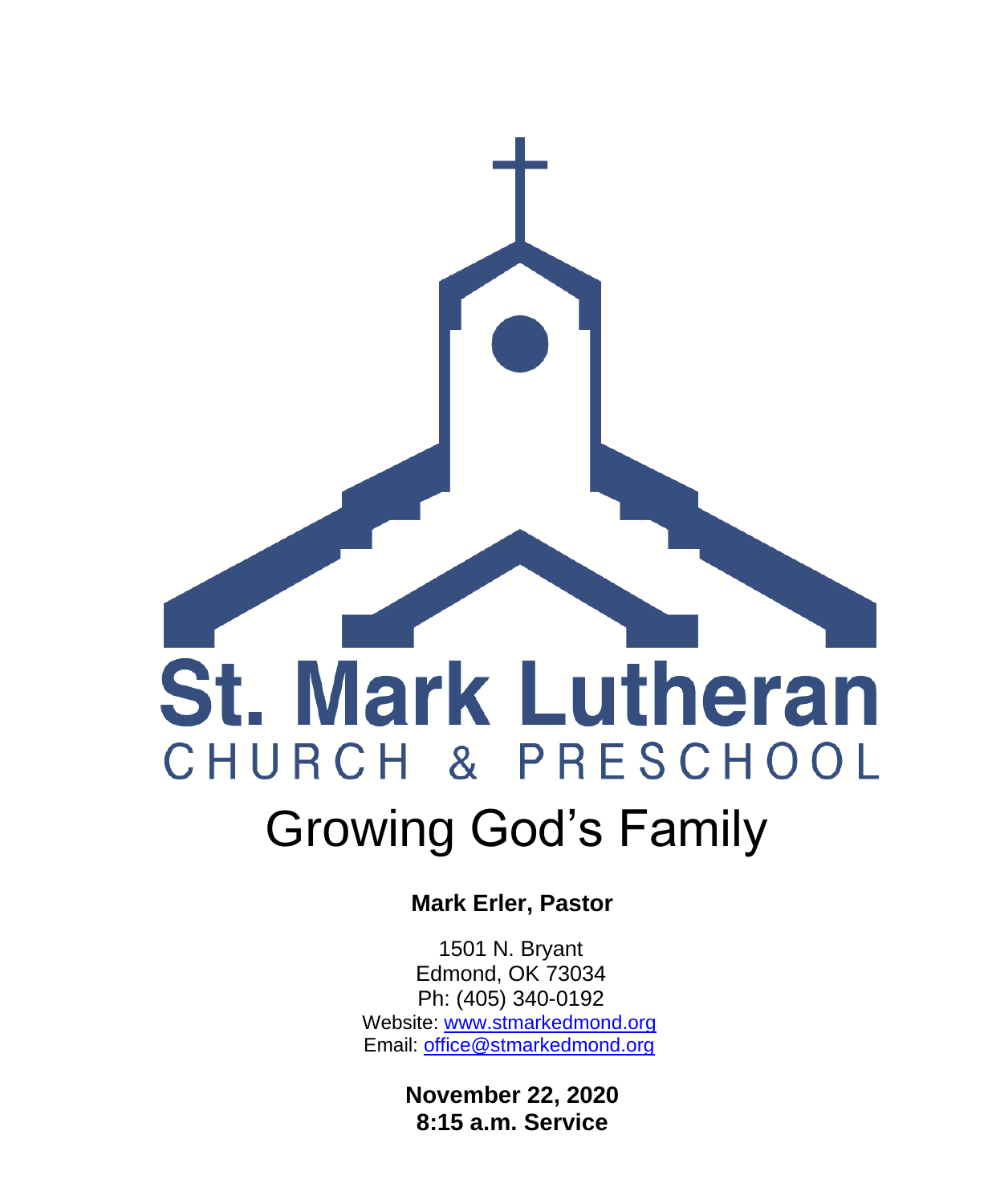## **LAST SUNDAY OF THE CHURCH YEAR**

## **WE GIVE A WARM WELCOME TO THE VISITORS AND GUESTS AMONG US. WE PRAY THAT TODAY'S SERVICE IS A BLESSING TO YOU. PLEASE COME AGAIN!**

The **ALTAR FLOWERS** are given to the glory of God.

**INVITATION TO THE LORD'S SUPPER:** We are celebrating the Sacrament of the Altar today. This is The Lord's Table. As a church and body of Christians we believe this:

We will be receiving the true body and blood of Jesus Christ, in, with and under, the bread and wine.

When we receive Jesus' true body and blood, we receive the forgiveness of sins.

By communing together with our Lord and one another, we express a common belief that Jesus is in truth the Son of God, and our Savior; He is present in this Sacrament in a very real way; that Christ's sacrificial death assures us of complete forgiveness of our sins; and that God is strengthening us in this Sacrament to live a life that honors God.

If you share all these convictions, then you are welcome to come and celebrate the blessings of our Altar today. Please note that cups at the center of each tray are "non-alcoholic" wine for those who prefer such for medicinal and personal reasons. Pastor Erler is available before service if you have any questions.

A **NURSERY** with an attendant is available during worship service. You are welcome to use this service. Ask an usher for directions.

## **PRAYERS FOR WORSHIP**

## **BEFORE WORSHIP**

O Lord, my creator, redeemer, and comforter, as I come to worship You in spirit and in truth, I humbly pray that You would open my heart to the preaching of Your Word so that I may repent of my sins, believe in Jesus Christ as my only Savior, and grow in grace and holiness. Hear me for the sake of His name. Amen.

## **BEFORE COMMUNING**

Dear Savior, at Your gracious invitation I come to Your table to eat and drink Your holy body and blood. Let me find favor in Your eyes to receive this holy Sacrament in faith for the salvation of my soul and to the glory of Your holy name; for You live and reign with the Father and the Holy Spirit, one God, now and forever. Amen.

### **THANKSGIVING AFTER RECEIVING THE SACRAMENT**

Almighty and everlasting God, I thank and praise You for feeding me the life-giving body and blood of Your Beloved Son, Jesus Christ. Send Your Holy Spirit that, having with my mouth received the holy Sacrament, I may by faith obtain and eternally enjoy Your divine grace, the forgiveness of sins, unity with Christ, and life eternal; through Jesus Christ, my Lord. Amen.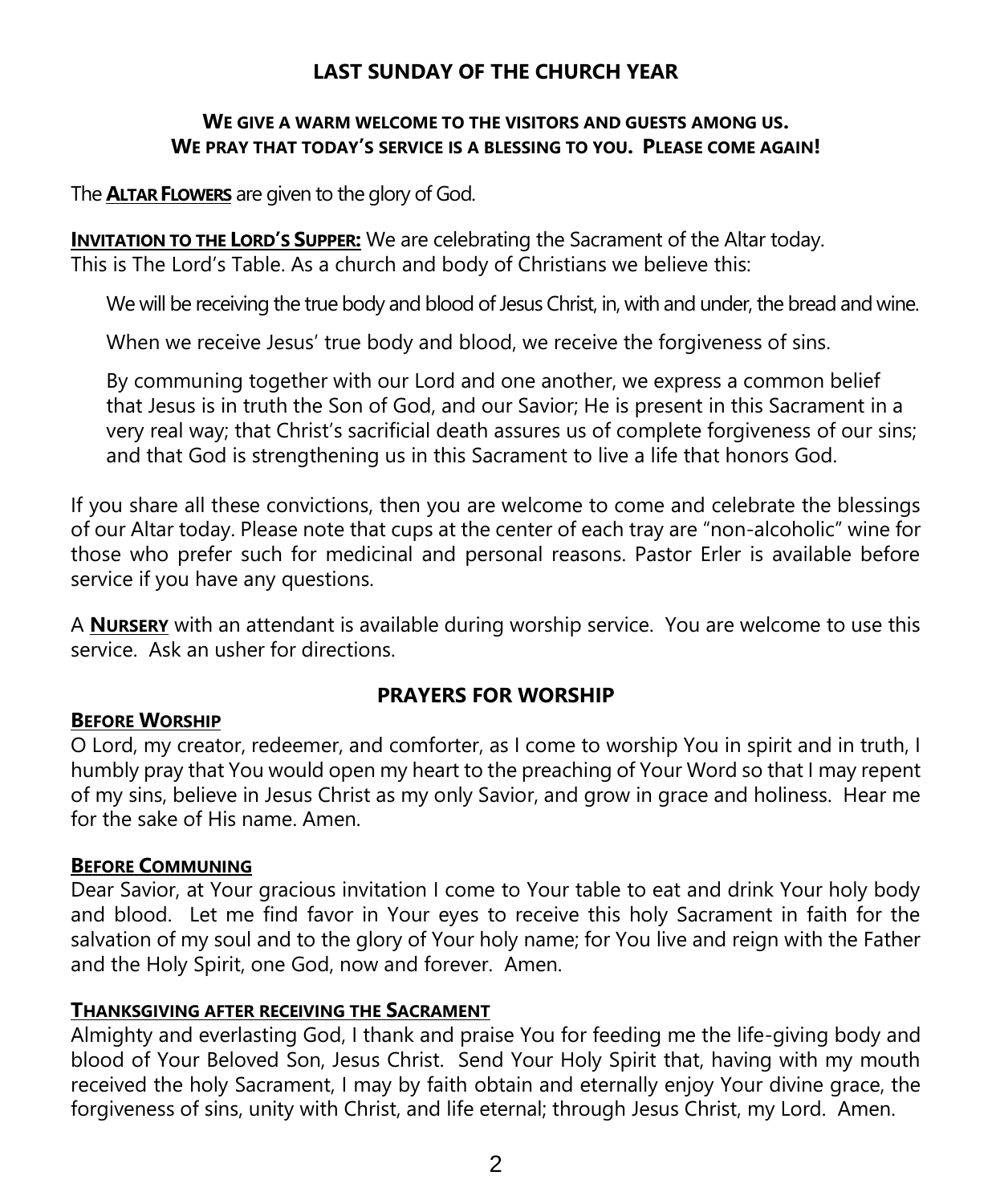# **Confession and Absolution**

*(Confession and Absolution-We confess our various sins and then the minister announces the forgiveness of sins that we have in Christ. Comes from 1 John 1:8-9, "If we claim to be without sin, we deceive ourselves and the truth is not in us. If we confess our sins, he is faithful and just and will forgive us our sins and purify us from all unrighteousness.")*



## *Please stand*

- **P** In the name of the Father and of the  $\pm$  Son and of the Holy Spirit.
- C **Amen.**

 $\overline{P}$  If we say we have no sin, we deceive ourselves, and the truth is not in us.

C **But if we confess our sins, God, who is faithful and just, will forgive our sins and cleanse us from all unrighteousness.**

*Silence for reflection on God's Word and for self-examination.*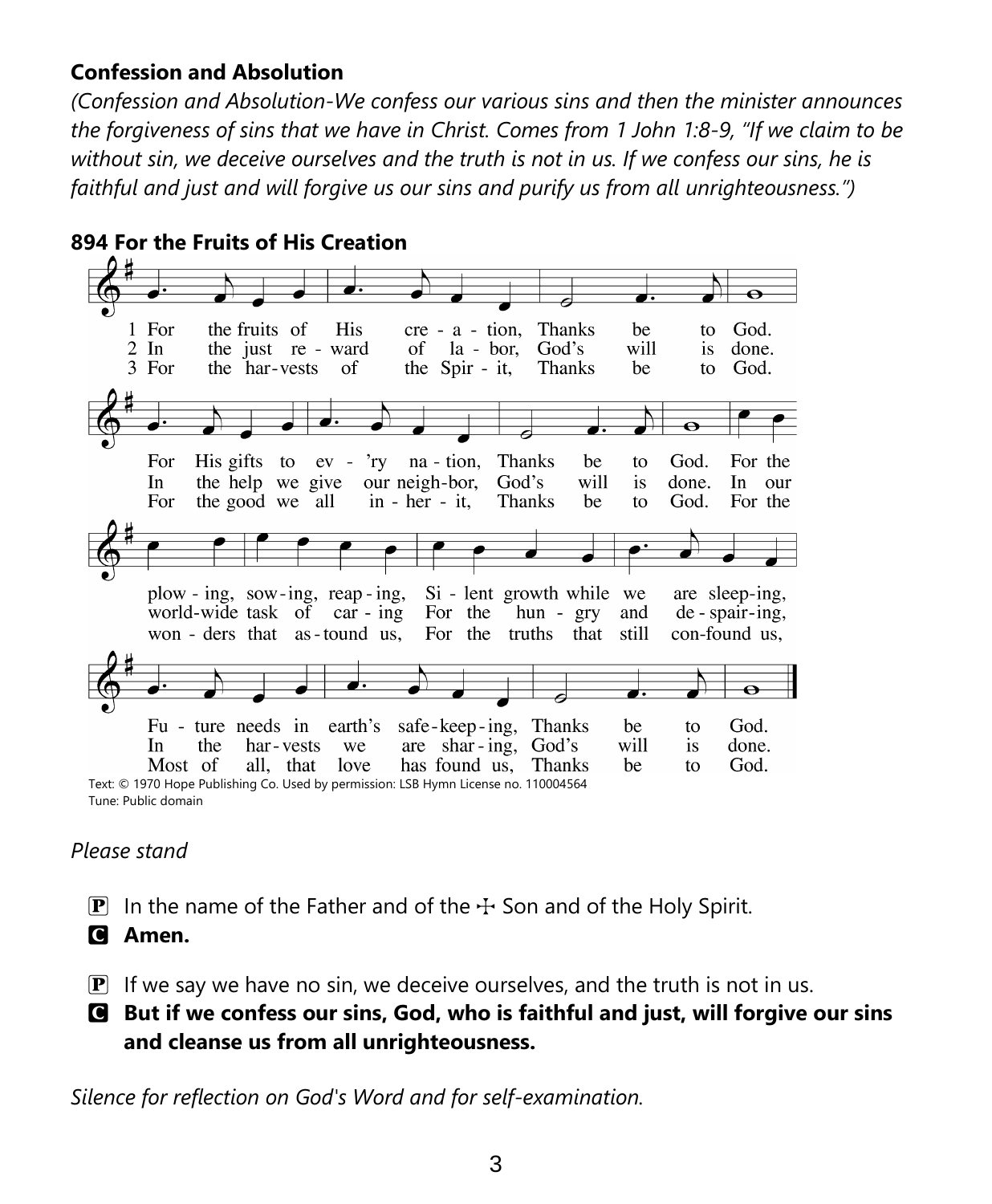- $\mathbf{P}$  Let us then confess our sins to God our Father.
- C **Most merciful God, we confess that we are by nature sinful and unclean. We have sinned against You in thought, word, and deed, by what we have done and by what we have left undone. We have not loved You with our whole heart; we have not loved our neighbors as ourselves. We justly deserve Your present and eternal punishment. For the sake of Your Son, Jesus Christ, have mercy on us. Forgive us, renew us, and lead us, so that we may delight in Your will and walk in Your ways to the glory of Your holy name. Amen.**
- **P** Almighty God in His mercy has given His Son to die for you and for His sake forgives you all your sins. As a called and ordained servant of Christ, and by His authority, I therefore forgive you all your sins in the name of the Father and of the  $+$  Son and of the Holy Spirit.

C **Amen.**

# **Service of the Word**

# **Introit**

*(Introit-is Latin for "entrance", this is where the minister moves up to the altar. The words for the Introit come from the Psalms.)*

I will sing to the LORD as long as I live;

# **I will sing praise to my God while I have being.**

O LORD, how manifold are your works! In wisdom have you made them all;

# **the earth is full of your creatures.**

These all look to you,

# **to give them their food in due season.**

When you give it to them, they gather it up;

**when you open your hand, they are filled with good things**.

When you send forth your Spirit, they are created,

**and you renew the face of the ground.**

**Glory be to the Father and to the Son**

**and to the Holy Spirit;**

**as it was in the beginning,**

**is now, and will be forever. Amen.**

I will sing to the LORD as long as I live;

**I will sing praise to my God while I have being.**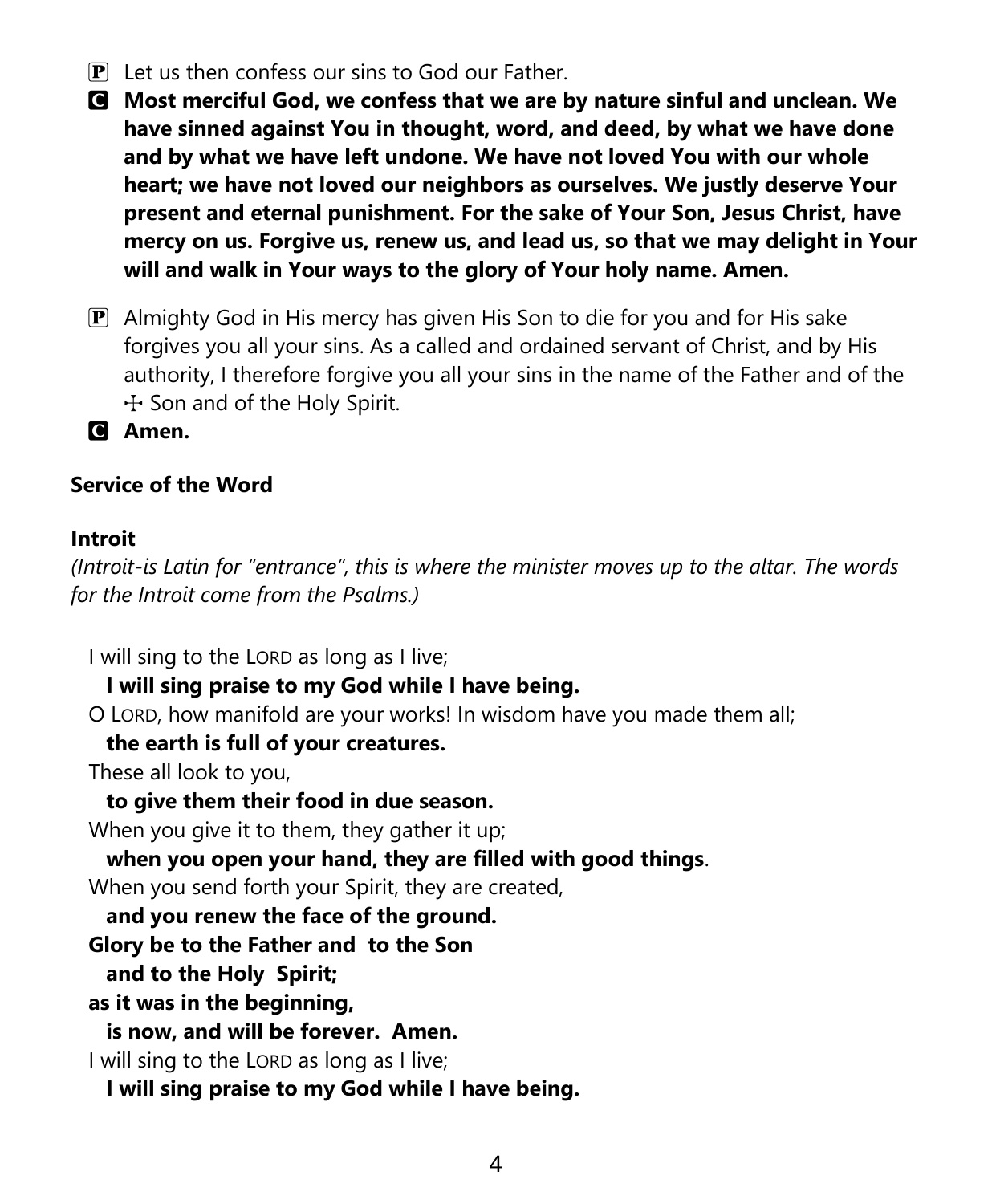

# **Salutation and Collect of the Day**

*(Salutation and Collect-Before the collect, or prayer of the day, a salutation or a wish of blessing is shared between the Pastor and congregation. 2 Timothy 4:22 "The Lord be with your spirit. Grace be with you." The collects are a collection of prayers that have been used by the church throughout the years.)*

- $\mathbf{P}$  The Lord be with you.
- C **And also with you.**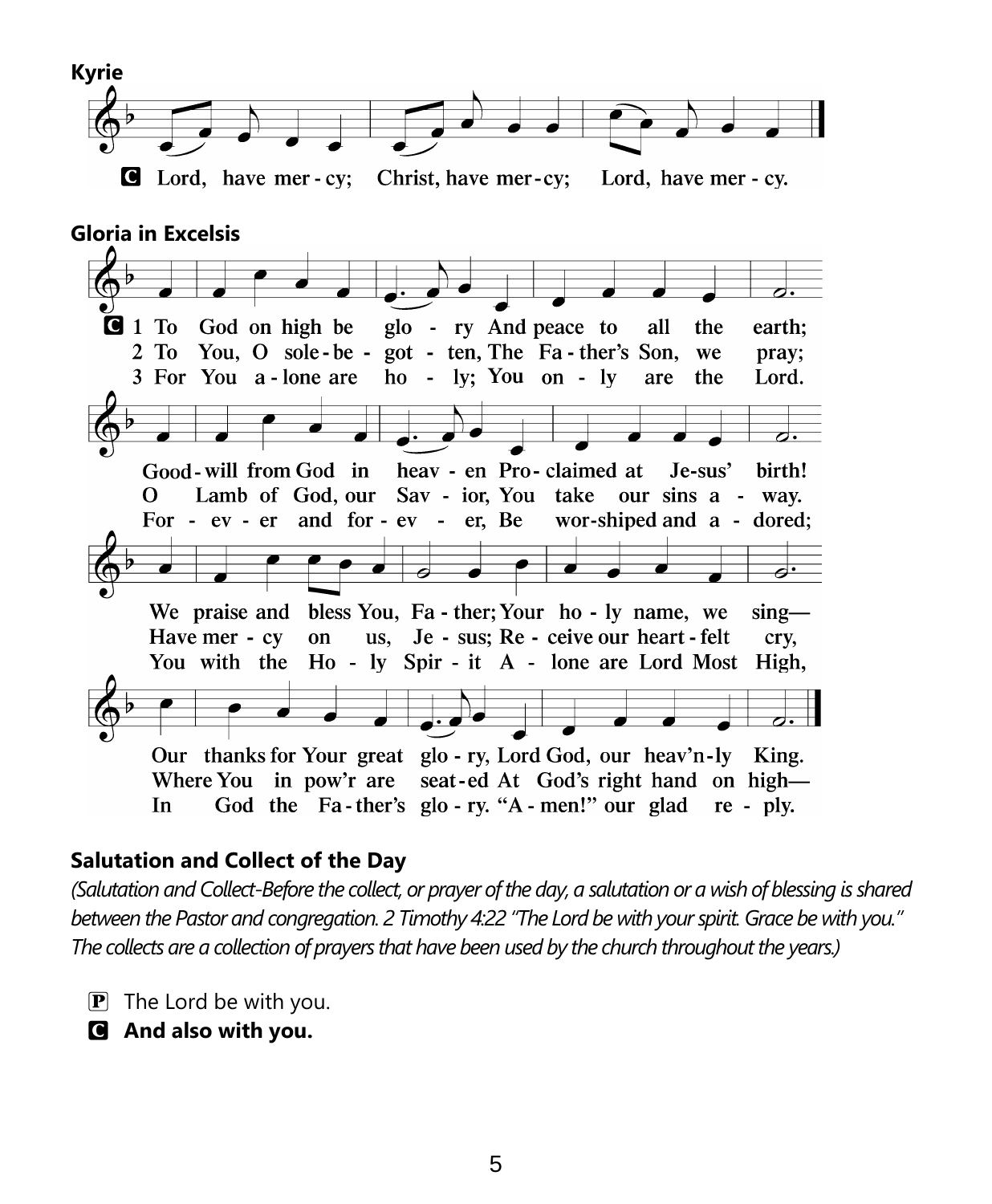# $\mathbf{P}$  Let us pray.

Almighty God, Your mercies are new every morning and You graciously provide for all our needs of body and soul. Grant us Your Holy Spirit that we may acknowledge Your goodness, give thanks for Your benefits, and serve You in willing obedience all our days; through Jesus Christ, our Lord, who lives and reigns with You and the Holy Spirit, one God, now and forever.

C **Amen.**

*Please be seated*

**First Reading** *Deuteronomy 8:1-10*

*(Old Testament-A reading of God's dealings with His people in the past.)*

"The whole commandment that I command you today you shall be careful to do, that you may live and multiply, and go in and possess the land that the LORD swore to give to your fathers. And you shall remember the whole way that the LORD your God has led you these forty years in the wilderness, that he might humble you, testing you to know what was in your heart, whether you would keep his commandments or not. And he humbled you and let you hunger and fed you with manna, which you did not know, nor did your fathers know, that he might make you know that man does not live by bread alone, but man lives by every word that comes from the mouth of the LORD. Your clothing did not wear out on you and your foot did not swell these forty years. Know then in your heart that, as a man disciplines his son, the LORD your God disciplines you. So you shall keep the commandments of the LORD your God by walking in his ways and by fearing him. For the LORD your God is bringing you into a good land, a land of brooks of water, of fountains and springs, flowing out in the valleys and hills, a land of wheat and barley, of vines and fig trees and pomegranates, a land of olive trees and honey, a land in which you will eat bread without scarcity, in which you will lack nothing, a land whose stones are iron, and out of whose hills you can dig copper. And you shall eat and be full, and you shall bless the LORD your God for the good land he has given you."

A This is the Word of the Lord.

C **Thanks be to God.**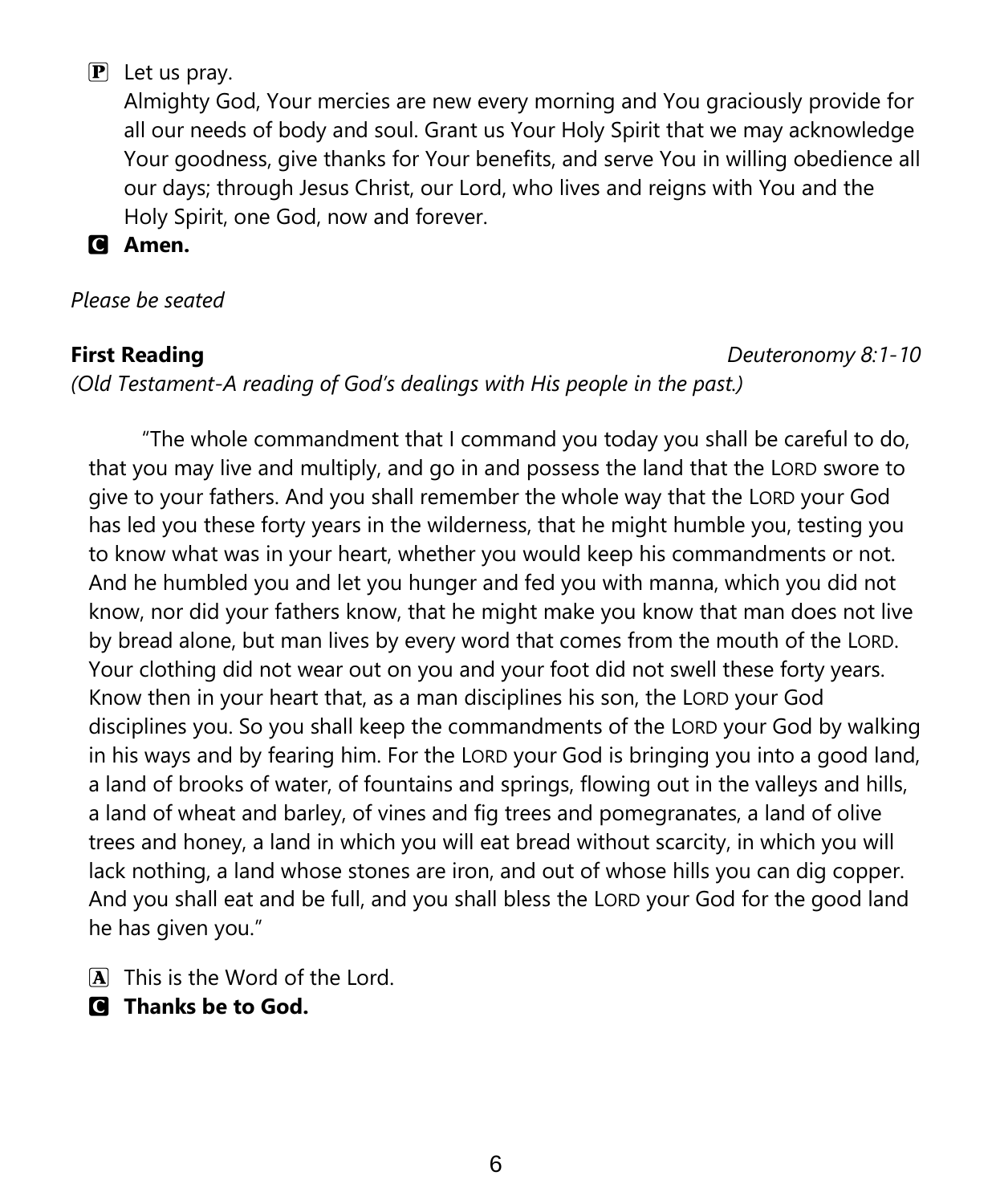# **Gradual**

*(Gradual-Latin for "steps" since we are leading up to the Gospel, this is a quote from scripture.)*

The eyes of all look to you, [O Lord,] **and you give them their food in due season.** You open your hand **and satisfy the desire of every living thing.** Oh give thanks to the LORD, for he is good; **his steadfast love endures forever.**

**Epistle** *1 Timothy 2:1-4*

*(Epistle-"Letter," texts taken from the various letter books of the New Testament. We remain seated during this reading because we are being instructed.)*

First of all, then, I urge that supplications, prayers, intercessions, and thanksgivings be made for all people, for kings and all who are in high positions, that we may lead a peaceful and quiet life, godly and dignified in every way. This is good, and it is pleasing in the sight of God our Savior, who desires all people to be saved and to come to the knowledge of the truth.

- A This is the Word of the Lord.
- C **Thanks be to God.**

# *Please stand*

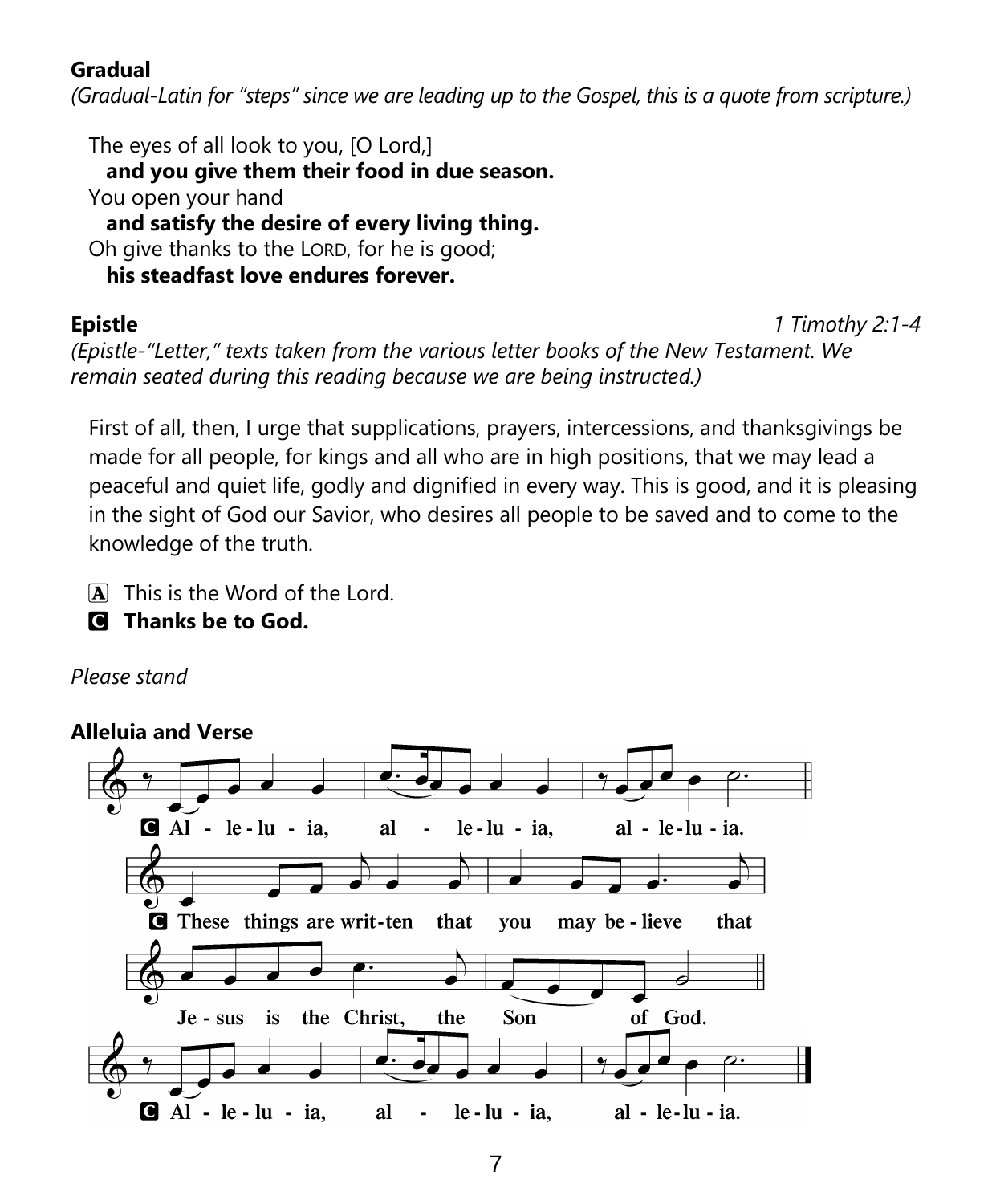*(Gospel Lesson-words of Christ or words about his life. We stand and sing the versicles which were used as passwords in the early church. Matthew 22:15-21)*

 $\mathbf{P}$  The Holy Gospel according to St. Luke, the seventeenth chapter.

# **G** Glory to You, O Lord.

On the way to Jerusalem [Jesus] was passing along between Samaria and Galilee. And as he entered a village, he was met by ten lepers, who stood at a distance and lifted up their voices, saying, "Jesus, Master, have mercy on us." When he saw them he said to them, "Go and show yourselves to the priests." And as they went they were cleansed. Then one of them, when he saw that he was healed, turned back, praising God with a loud voice; and he fell on his face at Jesus' feet, giving him thanks. Now he was a Samaritan. Then Jesus answered, "Were not ten cleansed? Where are the nine? Was no one found to return and give praise to God except this foreigner?" And he said to him, "Rise and go your way; your faith has made you well."

 $\mathbf{P}$  This is the Gospel of the Lord.

C **Praise to You, O Christ.**

# **Apostles' Creed**

C **I believe in God, the Father Almighty, maker of heaven and earth.**

**And in Jesus Christ, His only Son, our Lord, who was conceived by the Holy Spirit, born of the virgin Mary, suffered under Pontius Pilate, was crucified, died and was buried. He descended into hell. The third day He rose again from the dead. He ascended into heaven and sits at the right hand of God the Father Almighty. From thence He will come to judge the living and the dead.**

**I believe in the Holy Spirit, the holy Christian Church, the communion of saints, the forgiveness of sins, the resurrection of the body,** and the life  $\div$  everlasting. Amen.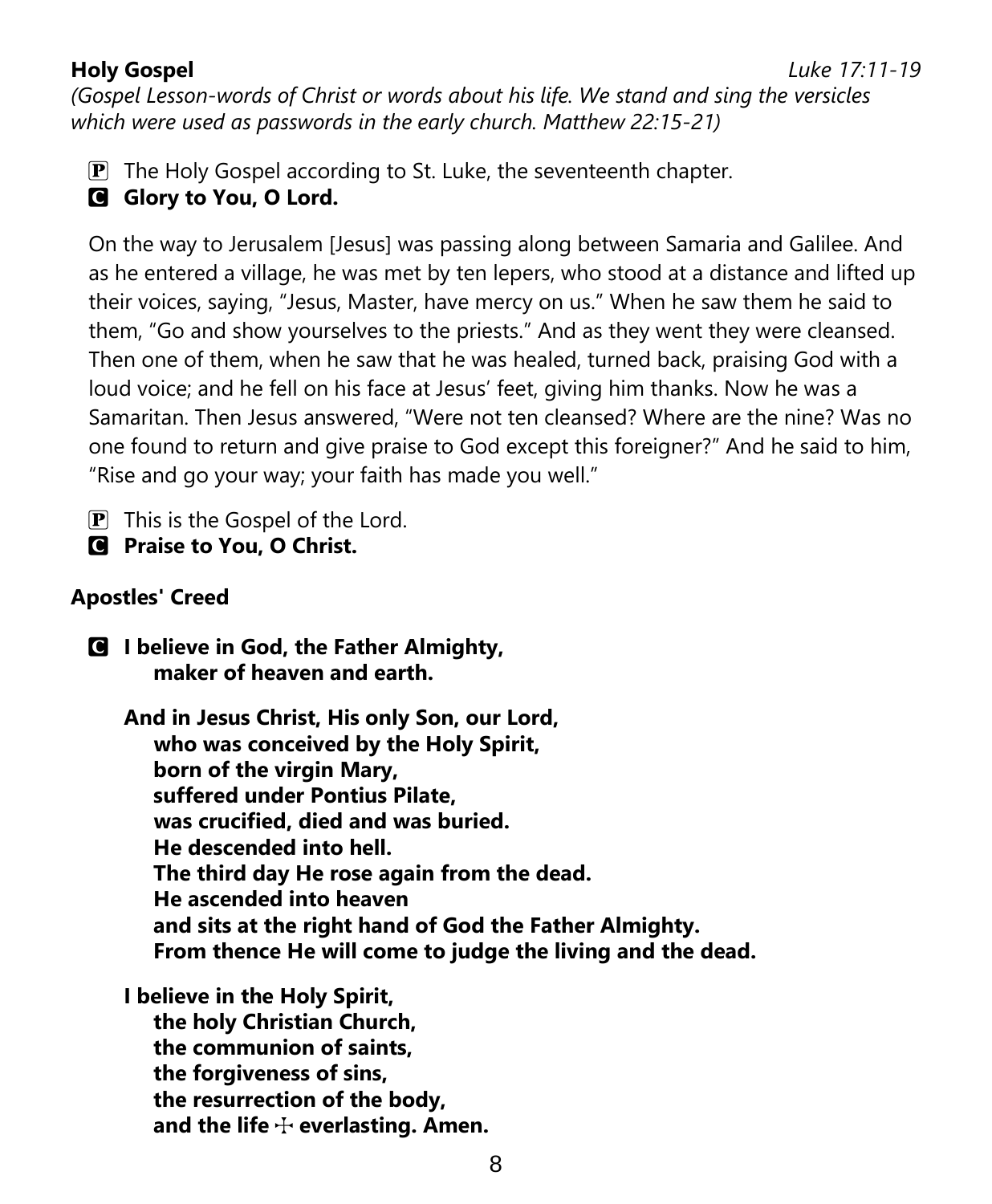## **785 We Praise You, O God**



Tune and text: Public domain

### **Sermon**

*Please stand*

## **Prayer of the Church**

The Pastor will end each petition with the phrase, "Lord in your mercy." The Congregation will respond, **"Hear our prayer."**

## **Service of the Sacrament**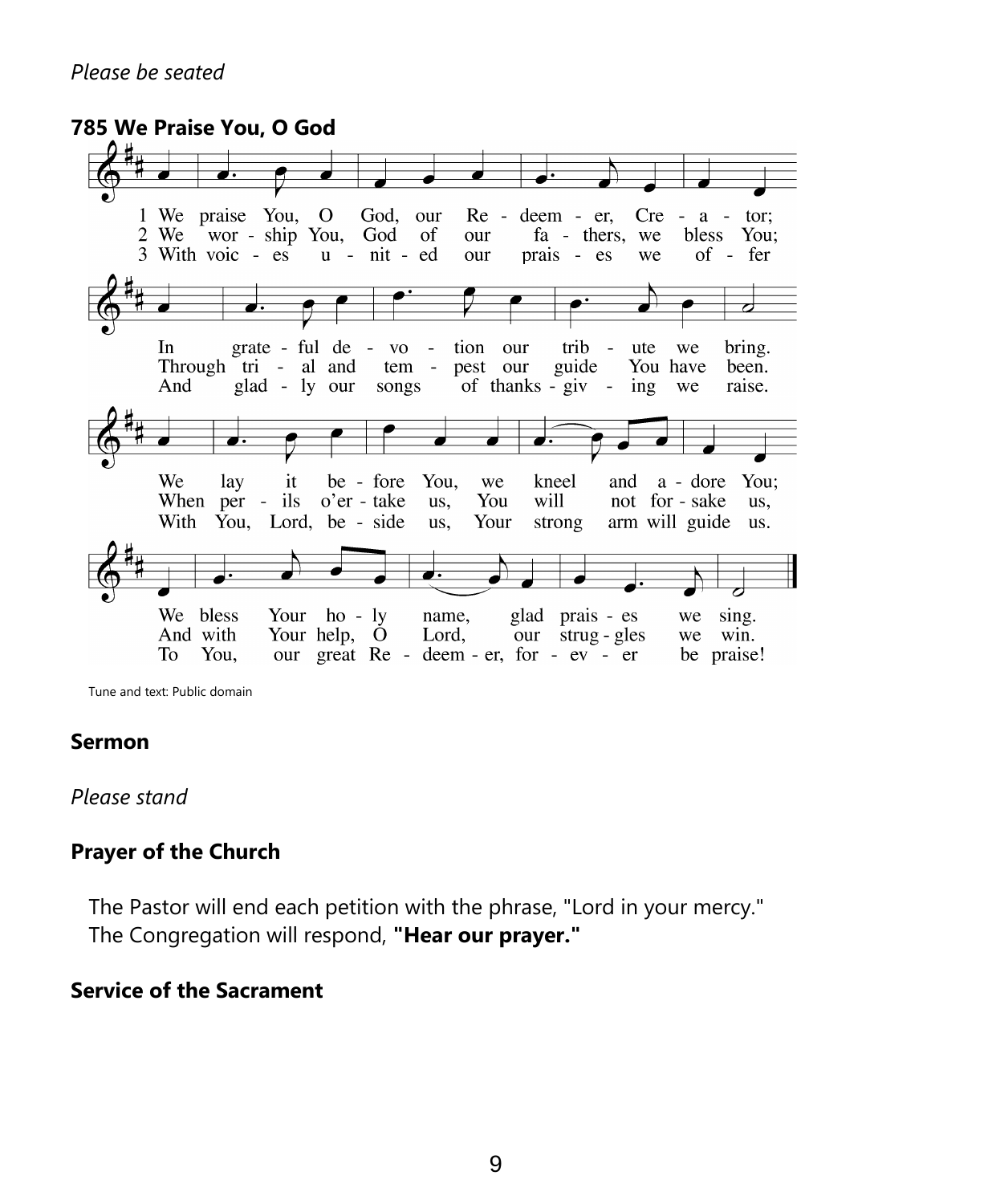# **Preface**

*(Preface-Sharing of the blessing and introduces us to the Eucharist, Greek for "Thanksgiving.")*

- $\mathbf{P}$  The Lord be with you.
- C **And also with you.**
- $\mathbf{P}$  Lift up your hearts.
- C **We lift them to the Lord.**
- $\mathbf{P}$  Let us give thanks to the Lord our God.
- C **It is right to give Him thanks and praise.**
- $\mathbf{P}$  It is truly good, right, and salutary that we should at all times and in all places give thanks to You, O Lord, holy Father, almighty and everlasting God, for the countless blessings You so freely bestow on us and all creation. Above all, we give thanks for Your boundless love shown to us when You sent Your only-begotten Son, Jesus Christ, into our flesh and laid on Him our sin, giving Him into death that we might not die eternally. Because He is now risen from the dead and lives and reigns to all eternity, all who believe in Him will overcome sin and death and will rise again to new life. Therefore with angels and archangels and with all the company of heaven we laud and magnify Your glorious name, evermore praising You and saying:

# **Sanctus**

*(Sanctus-Latin for "holy" and comes from Is. 6:2-3 "Above him were seraphs, each with six wings: With two wings they covered their faces, with two they covered their feet, and with two they were flying. And they were calling to one another: "Holy, holy, holy is the LORD Almighty; the whole earth is full of his glory" and Mt. 21:9 The crowds that went ahead of him and those that followed shouted, "Hosanna to the Son of David!" "Blessed is he who comes in the name of the Lord!" "Hosanna in the highest!)*

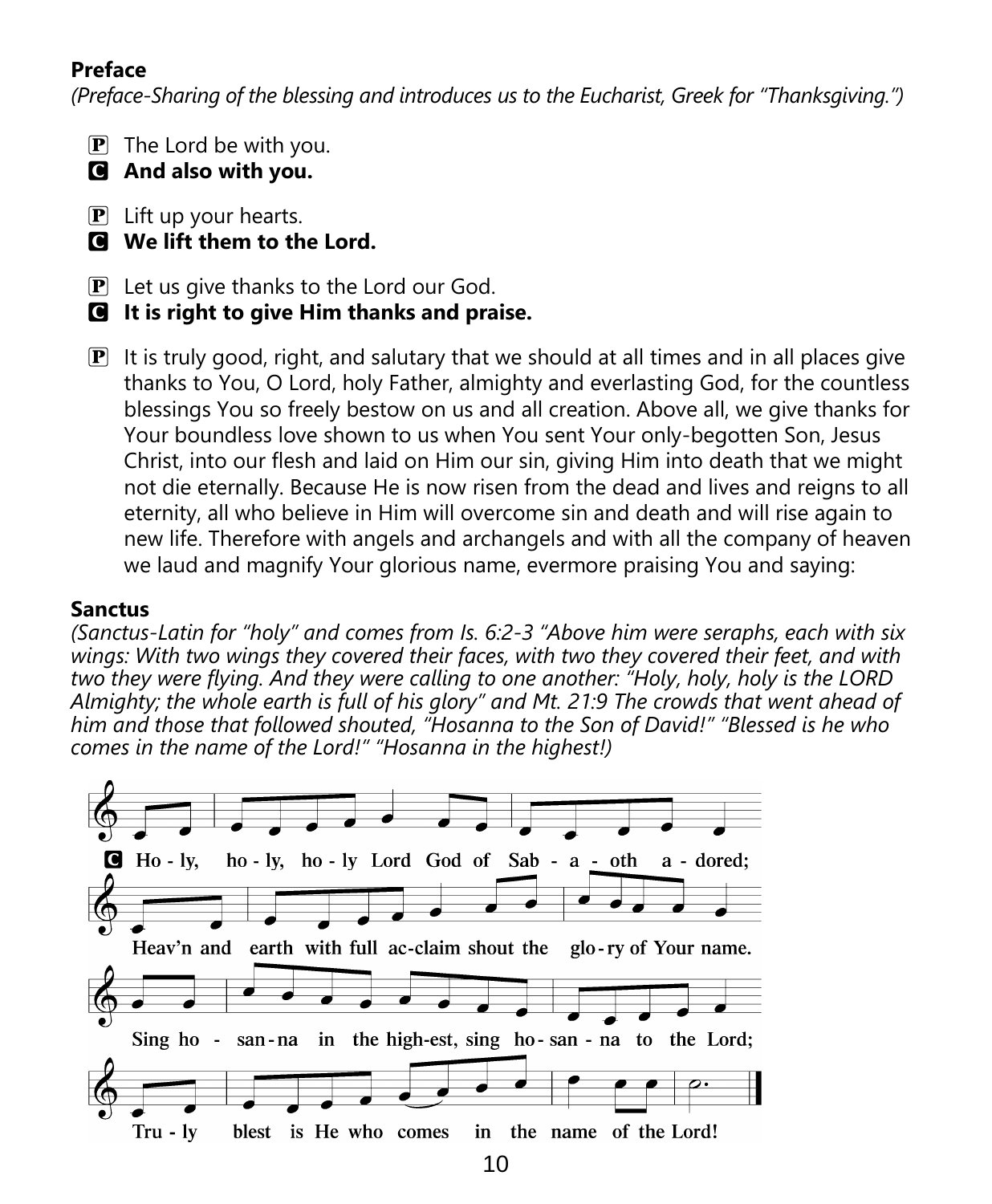# **Prayer of Thanksgiving**

 $\mathbb{P}$  Blessed are You, O Lord our God, king of all creation, for You have had mercy on us and given Your only-begotten Son that whoever believes in Him should not perish but have eternal life.

In Your righteous judgment You condemned the sin of Adam and Eve, who ate the forbidden fruit, and You justly barred them and all their children from the tree of life. Yet, in Your great mercy, You promised salvation by a second Adam, Your Son, Jesus Christ, our Lord, and made His cross a life-giving tree for all who trust in Him.

We give You thanks for the redemption You have prepared for us through Jesus Christ. Grant us Your Holy Spirit that we may faithfully eat and drink of the fruits of His cross and receive the blessings of forgiveness, life, and salvation that come to us in His body and blood.

Hear us as we pray in His name and as He has taught us:

## **Lord's Prayer**

C **Our Father who art in heaven, hallowed be Thy name, Thy kingdom come, Thy will be done on earth as it is in heaven; give us this day our daily bread; and forgive us our trespasses as we forgive those who trespass against us; and lead us not into temptation, but deliver us from evil. For Thine is the kingdom and the power and the glory forever and ever. Amen.**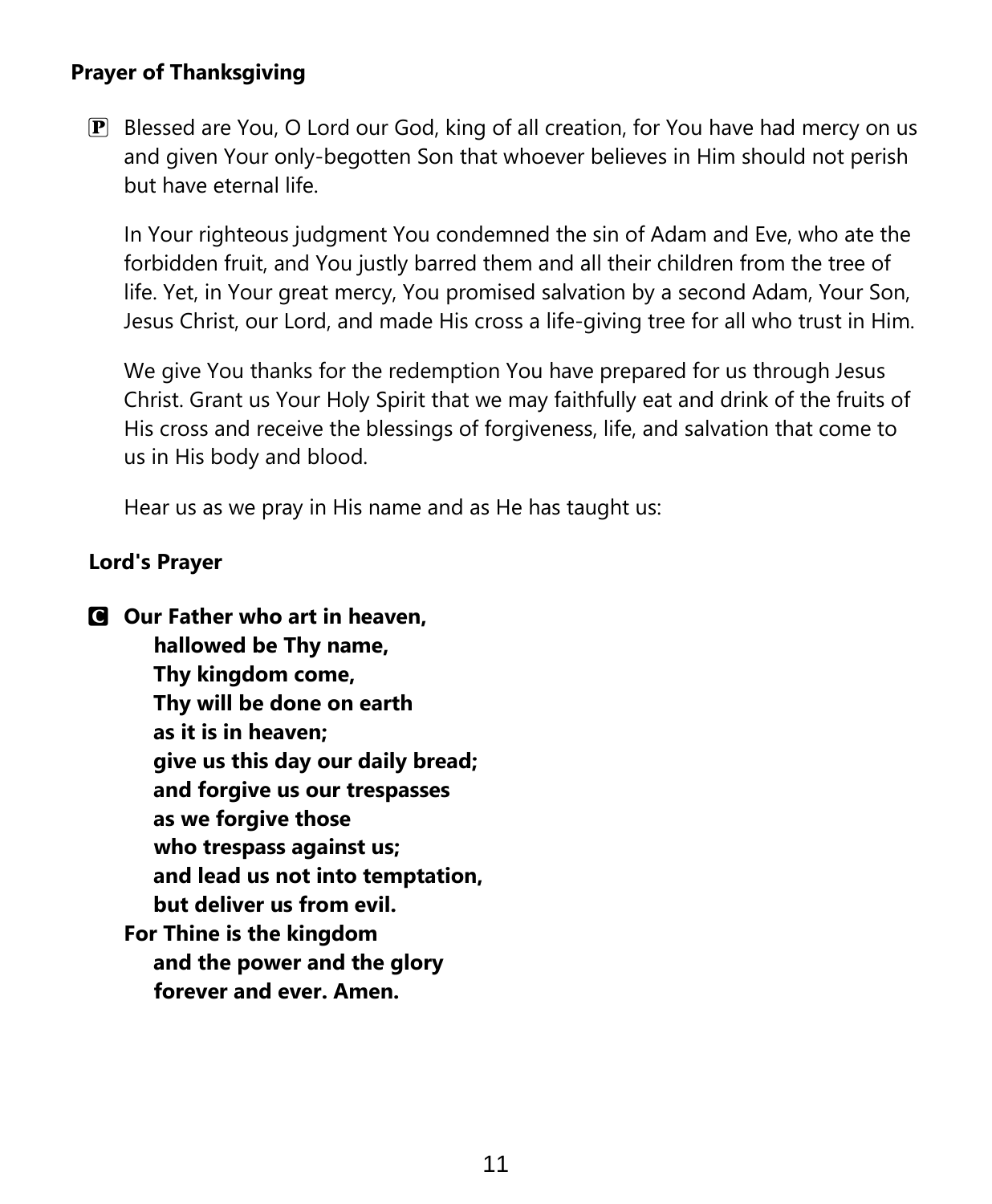# **The Words of Our Lord**

 $\mathbf{P}$  Our Lord Jesus Christ, on the night when He was betrayed, took bread, and when He had given thanks, He broke it and gave it to the disciples and said: "Take, eat; this is My  $\pm$  body, which is given for you. This do in remembrance of Me."

In the same way also He took the cup after supper, and when He had given thanks, He gave it to them, saying: "Drink of it, all of you; this cup is the new testament in My  $\pm$  blood, which is shed for you for the forgiveness of sins. This do, as often as you drink it, in remembrance of Me."

## **Pax Domini**

*(Pax Domini-means "Peace of God." Jn. 20:19 "On the evening of that first day of the week, when the disciples were together, with the doors locked for fear of the Jews, Jesus came and stood among them and said, "Peace be with you!")*

 $\mathbf{P}$  The peace of the Lord be with you always.





*Please be seated*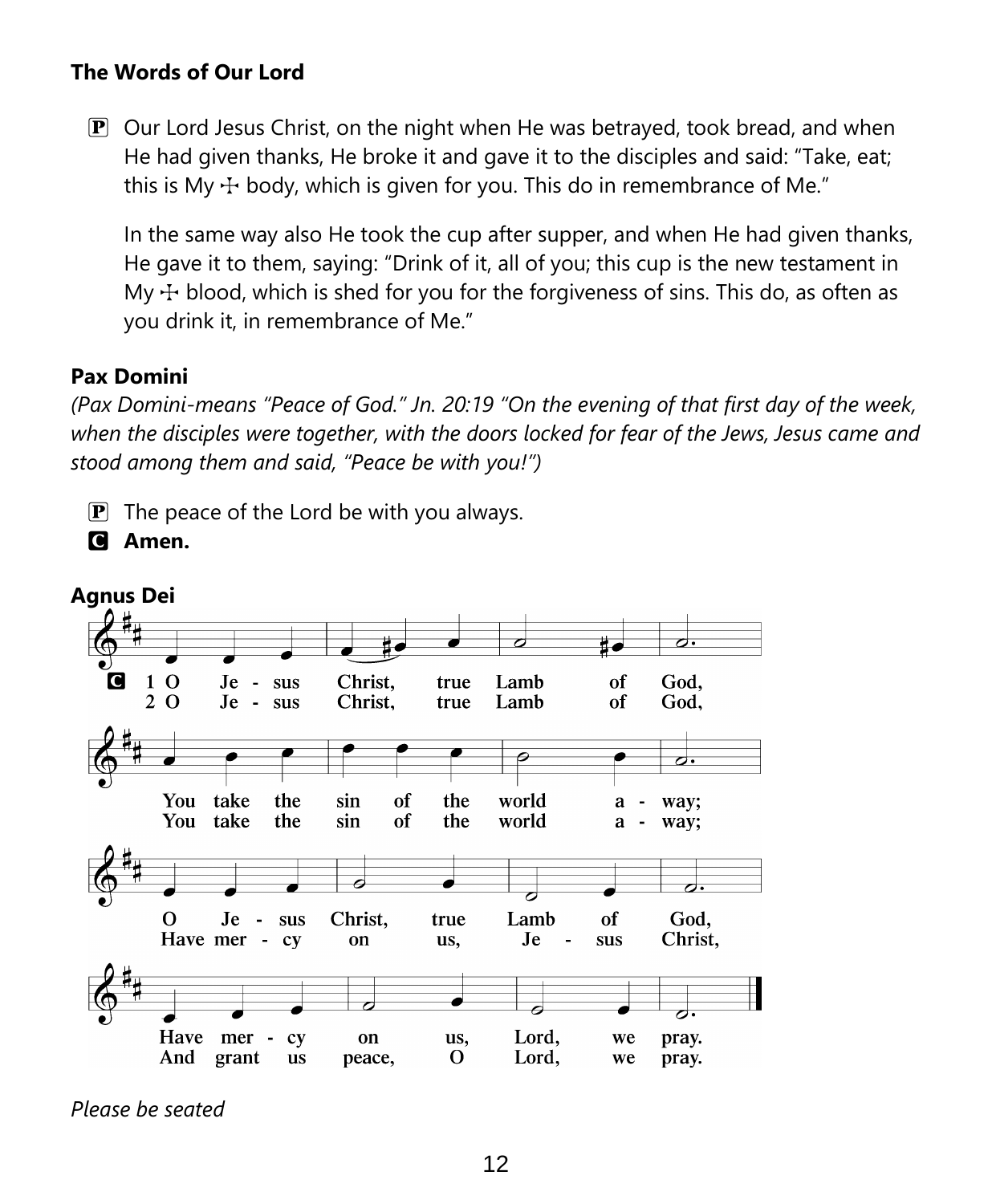#### Please note:

**St. Mark Lutheran Church is a congregation and a body of Christians believing firmly God's Word which says that in Holy Communion we truly and really receive the body and blood of our Lord Jesus as we receive the earthly elements of bread and wine**. His body and blood *are not symbolically present or spiritually received*, but real and tangible *in* the bread and wine, *with* the bread and wine, *under the bread and wine by the authority of Jesus' words,* and given to us as His pledge of love and forgiveness.

**Holy Communion is a gift of God intended for those who have been baptized and confirmed in the Christian Faith.** Within our Lutheran Church, we ask that a confirmation be done according to our Lutheran understanding. It is imperative, according to 1 Corinthians 11:27-29, for a communicant to spiritually examine himself before coming to the Lord's Table.

#### **A brief examination would include answering "Yes" to the following five questions:**

Do you believe that you are a sinner by nature and by choice?

Are you truly sorry for your sins?

Do you believe Jesus Christ is your Lord and Savior from sin Who graciously forgives your sins? Do you intend, by the power of the Holy Spirit to make the needed changes in your sinful life? Do you believe you receive the true body and blood of Jesus in, with, and under the bread and wine?

## **Distribution**

*Please stand*

### **Nunc Dimittis**

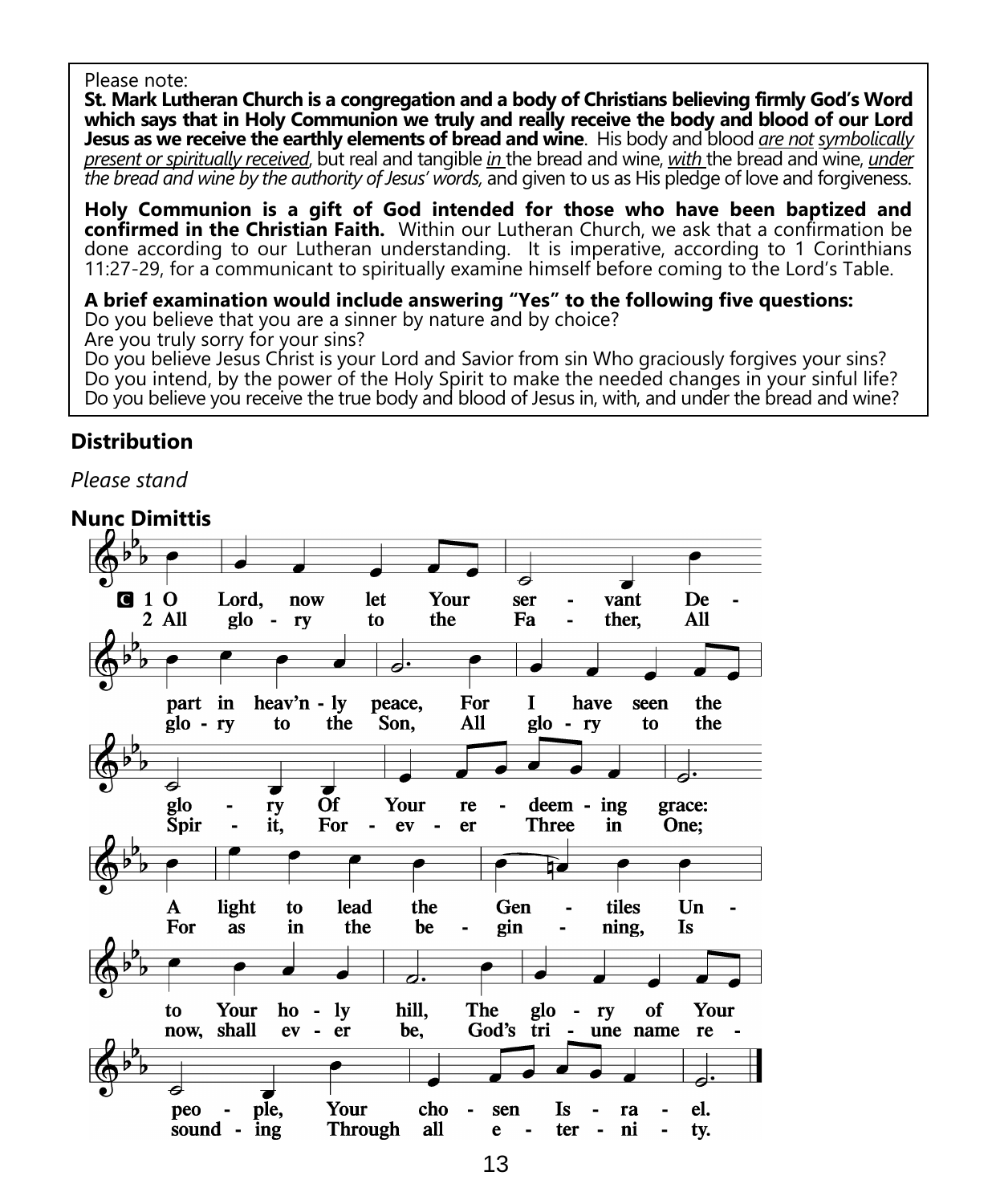# **Post-Communion Collect**

 $\mathbf{A}$  Let us pray.

We give thanks to You, almighty God, that You have refreshed us through this salutary gift, and we implore You that of Your mercy You would strengthen us through the same in faith toward You and in fervent love toward one another; through Jesus Christ, Your Son, our Lord, who lives and reigns with You and the Holy Spirit, one God, now and forever.

C **Amen.**

# **Benedicamus**

- A Let us bless the Lord.
- C **Thanks be to God.**

# **Benediction**

*(Blessing/Benediction-is called the Aaronic Benediction, which means "to speak well" and was the blessing of Moses to Aaron. It comes from Num. 6:24-26 "The LORD bless you and keep you; the LORD make his face shine upon you and be gracious to you; the LORD turn his face toward you and give you peace.")*

- $\mathbf{P}$  The Lord bless you and keep you. The Lord make His face shine on you and be gracious to you. The Lord look upon you with favor and  $\pm$  give you peace.
- C **Amen.**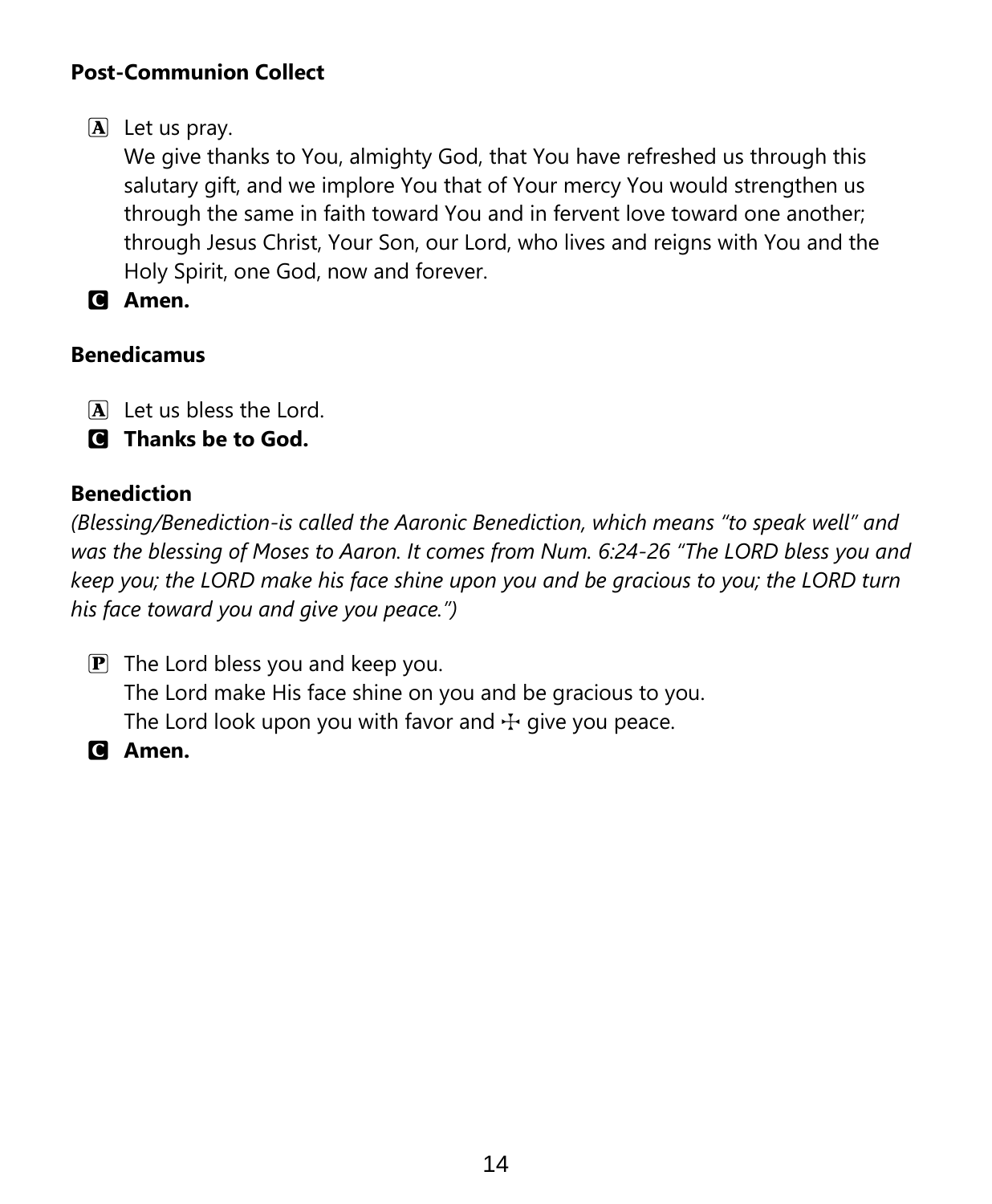**895 Now Thank We All Our God**



Text and tune: Public domain